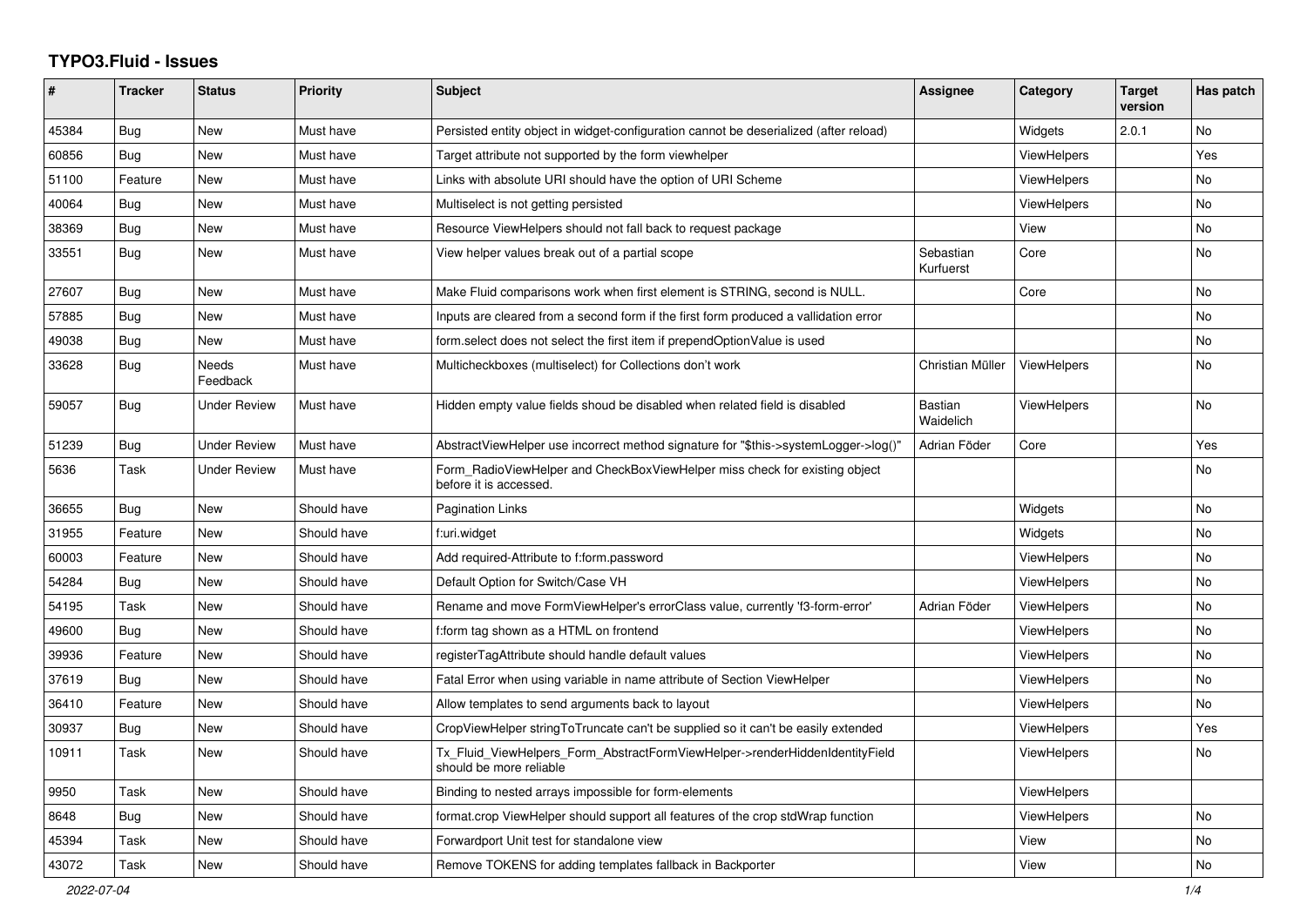| #     | <b>Tracker</b> | <b>Status</b> | <b>Priority</b> | <b>Subject</b>                                                                                              | <b>Assignee</b>        | Category | <b>Target</b><br>version | Has patch |
|-------|----------------|---------------|-----------------|-------------------------------------------------------------------------------------------------------------|------------------------|----------|--------------------------|-----------|
| 39990 | Bug            | <b>New</b>    | Should have     | Same form twice in one template: hidden fields for empty values are only rendered<br>once                   |                        | Core     |                          | <b>No</b> |
| 32035 | Task           | New           | Should have     | Improve fluid error messages                                                                                |                        | Core     |                          | Yes       |
| 12863 | Bug            | <b>New</b>    | Should have     | Attributes of a viewhelper can't contain a '-'                                                              | Sebastian<br>Kurfuerst | Core     |                          | <b>No</b> |
| 4704  | Feature        | New           | Should have     | Improve parsing exception messages                                                                          |                        | Core     |                          |           |
| 3481  | <b>Bug</b>     | New           | Should have     | Use ViewHelperVariableContainer in PostParseFacet                                                           |                        | Core     |                          | No        |
| 60271 | Feature        | <b>New</b>    | Should have     | Paginate viewhelper, should also support arrays                                                             |                        |          |                          | No        |
| 58983 | Bug            | <b>New</b>    | Should have     | format.date does not respect linebreaks and throws exception                                                |                        |          |                          | No        |
| 58921 | <b>Bug</b>     | New           | Should have     | f:form.* VHs crash if NOT inside f:form but followed by f:form                                              |                        |          |                          | No        |
| 56237 | Task           | <b>New</b>    | Should have     | in-line (Condition) ViewHelpers should not evaluate on parsing                                              |                        |          |                          | No        |
| 52591 | Bug            | <b>New</b>    | Should have     | The Pagination Widget broken for joined objects                                                             |                        |          |                          | No.       |
| 52419 | Bug            | New           | Should have     | Wrong PHPDocs notation for default value inline f:translate viewhelper                                      |                        |          | 2.0                      | No        |
| 51277 | Feature        | New           | Should have     | ViewHelper context should be aware of actual file occurrence                                                |                        |          |                          | No        |
| 47669 | Task           | <b>New</b>    | Should have     | FormViewHelper does not define the default request method                                                   |                        |          |                          | No        |
| 46545 | Feature        | New           | Should have     | Better support for arrays in options of SelectViewHelper                                                    |                        |          |                          | No        |
| 45153 | Feature        | New           | Should have     | f:be.menus.actionMenuItem - Detection of the current select option is insufficient                          |                        |          |                          | No        |
| 43071 | Task           | New           | Should have     | Remove TOKENS for adding fallback teplates in B                                                             |                        |          |                          | No        |
| 42743 | Task           | <b>New</b>    | Should have     | Remove inline style for hidden form fields                                                                  |                        |          |                          | No        |
| 42397 | Feature        | New           | Should have     | Missing viewhelper for general links                                                                        |                        |          |                          | No        |
| 40081 | Feature        | <b>New</b>    | Should have     | Allow assigned variables as keys in arrays                                                                  |                        |          |                          | No        |
| 38130 | Feature        | <b>New</b>    | Should have     | Checkboxes and multiple select fields should have an assignable default value                               |                        |          |                          | No        |
| 37095 | Feature        | New           | Should have     | It should be possible to set a different template on a Fluid TemplateView inside an<br>action               | Christopher<br>Hlubek  |          |                          | No        |
| 33215 | Feature        | <b>New</b>    | Should have     | RFC: Dynamic values in ObjectAccess paths                                                                   |                        |          |                          | No        |
| 28554 | Bug            | <b>New</b>    | Should have     | (v4) implement feature flag to disable caching                                                              |                        |          |                          | No        |
| 28553 | Bug            | New           | Should have     | improve XHProf test setup                                                                                   |                        |          |                          | No        |
| 28552 | Bug            | <b>New</b>    | Should have     | (v5) write ViewHelper test for compiled run; adjust functional test to do two passes<br>(uncached & cached) |                        |          |                          | No        |
| 28550 | Bug            | New           | Should have     | (v4) make widgets cacheable, i.e. not implement childnodeaccess interface                                   |                        |          |                          | No        |
| 28549 | Bug            | New           | Should have     | make widgets cacheable, i.e. not implement childnodeaccess interface                                        |                        |          |                          | No        |
| 13045 | Bug            | <b>New</b>    | Should have     | Entity decode of strings are different between if-conditions and output of variable                         |                        |          |                          |           |
| 9514  | Feature        | New           | Should have     | Support explicit Array Arguments for ViewHelpers                                                            |                        |          |                          |           |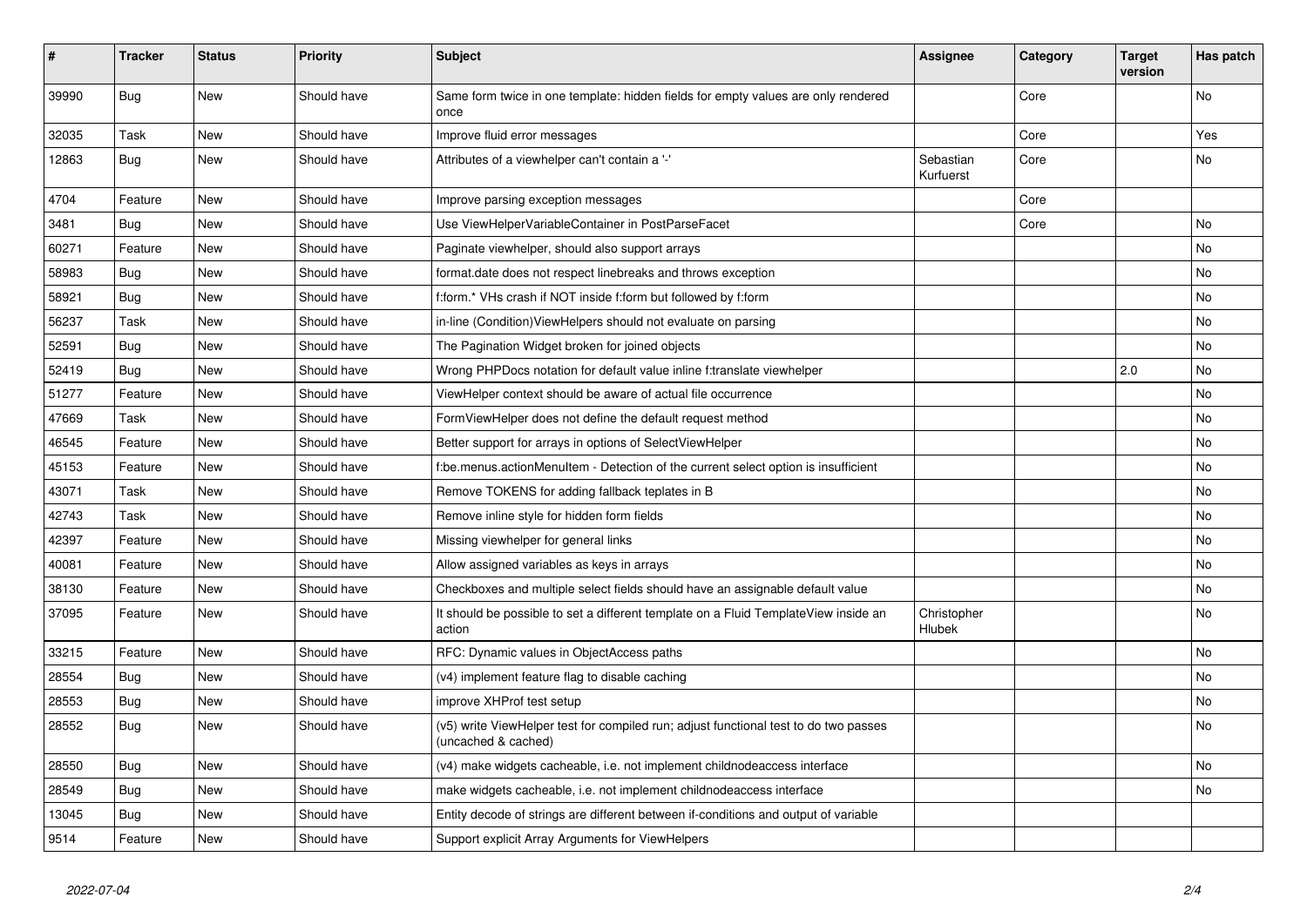| $\pmb{\#}$ | <b>Tracker</b> | <b>Status</b>       | <b>Priority</b> | <b>Subject</b>                                                        | <b>Assignee</b>             | Category    | <b>Target</b><br>version | Has patch |
|------------|----------------|---------------------|-----------------|-----------------------------------------------------------------------|-----------------------------|-------------|--------------------------|-----------|
| 5933       | Feature        | Accepted            | Should have     | Optional section rendering                                            | Sebastian<br>Kurfuerst      | ViewHelpers |                          | No        |
| 28551      | <b>Bug</b>     | Accepted            | Should have     | (v4) backport VHTest                                                  | Sebastian<br>Kurfuerst      |             |                          | No        |
| 58862      | <b>Bug</b>     | Needs<br>Feedback   | Should have     | FormViewHelper doesn't accept NULL as value for \$arguments           | Bastian<br>Waidelich        | ViewHelpers |                          | Yes       |
| 36662      | Bug            | Needs<br>Feedback   | Should have     | Checked state isn't always correct when property is collection        | Kevin Ulrich<br>Moschallski | ViewHelpers | 1.1.1                    | No        |
| 8491       | Task           | Needs<br>Feedback   | Should have     | link.action and uri.action differ in absolute argument                | Karsten<br>Dambekalns       | ViewHelpers |                          | No        |
| 46289      | Bug            | Needs<br>Feedback   | Should have     | Enable Escaping Interceptor in XML request format                     |                             | View        | 2.0.1                    | No        |
| 33394      | Feature        | Needs<br>Feedback   | Should have     | Logical expression parser for BooleanNode                             | <b>Tobias Liebig</b>        | Core        |                          | No        |
| 46091      | Task           | Needs<br>Feedback   | Should have     | Show source file name and position on exceptions during parsing       |                             |             |                          | No        |
| 45345      | Feature        | Needs<br>Feedback   | Should have     | Easy to use comments for fluid that won't show in output              |                             |             |                          |           |
| 3291       | Feature        | Needs<br>Feedback   | Should have     | Cacheable viewhelpers                                                 |                             |             |                          | No        |
| 53806      | Bug            | <b>Under Review</b> | Should have     | Paginate widget maximumNumberOfLinks rendering wrong number of links  | Bastian<br>Waidelich        | Widgets     |                          | No        |
| 65424      | Bug            | <b>Under Review</b> | Should have     | SelectViewHelper must respect option(Value Label)Field for arrays     |                             | ViewHelpers |                          | No        |
| 44234      | Bug            | <b>Under Review</b> | Should have     | selectViewHelper's sorting does not respect locale collation          |                             | ViewHelpers | 2.1                      | No        |
| 43346      | Feature        | <b>Under Review</b> | Should have     | Allow property mapping configuration via template                     | Karsten<br>Dambekalns       | ViewHelpers | 2.1                      | No        |
| 40998      | Bug            | <b>Under Review</b> | Should have     | Missing parent request namespaces in form field name prefix           | Sebastian<br>Kurfuerst      | ViewHelpers | 1.1.1                    | No        |
| 34682      | Bug            | <b>Under Review</b> | Should have     | Radio Button missing checked on validation error                      |                             | ViewHelpers |                          | No        |
| 46257      | Feature        | <b>Under Review</b> | Should have     | Add escape sequence support for Fluid                                 |                             | Core        |                          | No        |
| 55008      | Bug            | <b>Under Review</b> | Should have     | Interceptors should be used in Partials                               | Christian Müller            |             |                          | No        |
| 52640      | Feature        | <b>Under Review</b> | Should have     | Create an UnlessViewHelper as opposite to the IfViewHelper            | Marc Neuhaus                |             |                          | No        |
| 52536      | Bug            | <b>Under Review</b> | Should have     | Errorclass not set if no property-attribute set                       |                             |             |                          |           |
| 50888      | <b>Bug</b>     | <b>Under Review</b> | Should have     | WSOD by changing name of section and if Fluid caches are generated    |                             |             |                          | No        |
| 49756      | Feature        | <b>Under Review</b> | Should have     | Select values by array key in checkbox viewhelper                     |                             |             |                          | No        |
| 47006      | Bug            | <b>Under Review</b> | Should have     | widget identifier are not unique                                      |                             |             |                          | No        |
| 34309      | Task           | New                 | Could have      | Unknown ViewHelpers cause exception - should be handled more graceful |                             | ViewHelpers |                          | No        |